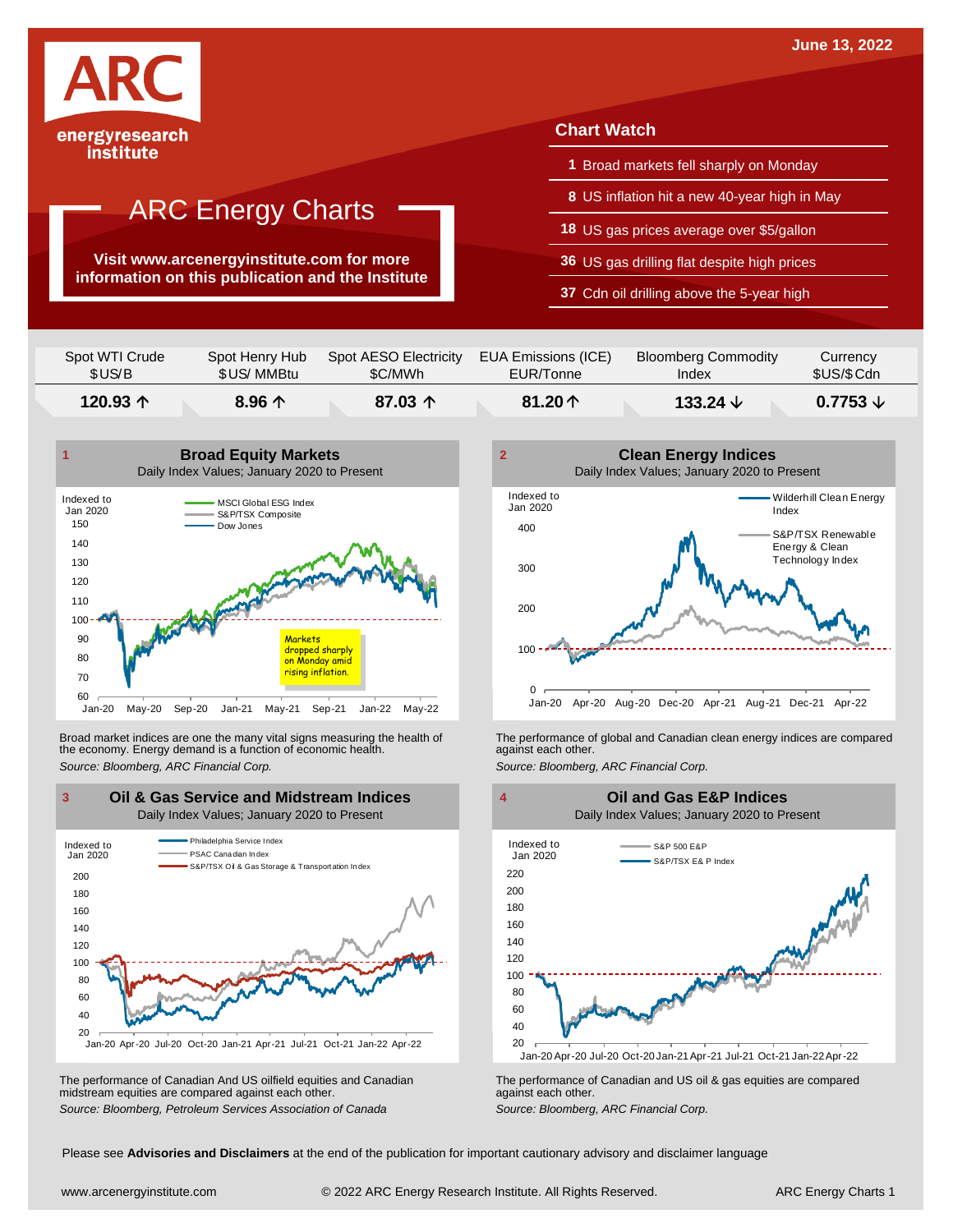**Energy Transition**

## ARC Energy Charts

energyresearch institute



Jan-20Apr-20 Jul-20 Oct-20Jan-21Apr-21 Jul-21 Oct-21Jan-22Apr-22

BCOM is <sup>a</sup> widely tracked benchmark for the commodities market. It is composed of <sup>23</sup> exchange-traded contracts on physical commodities. *Source: Bloomberg*



EU Allowances (EUA) are carbon credits equivalent to one tonne of CO2 used in the European Union Emissions Trading Scheme (EU ETS). *Source: Bloomberg*



ERCOT is the grid operator for 90% of the electricity sold in Texas. The price shown is for the North Hub and is the wholesale price. *Source: Bloomberg*



This series is <sup>a</sup> measure of expected inflation (on average) over the five-year period that begins five years from today. *Source: Federal Reserve Bank of St. Louis, (FRED) Economic Data*



Jan-20 May-20 Sep-20 Jan-21 May-21 Sep-21 Jan-22 May-22

The carbon dioxide data on Mauna Loa constitutes the longest record of direct measurements of CO2 in the atmosphere. *Source: NOAA*



The Alberta Electric System Operator (AESO) manages and operates the provincial power grid. *Source: Bloomberg*

#### **Alberta Electricity: AESO Average Pool Price** Daily and 30-Day Average; January 2020 to Present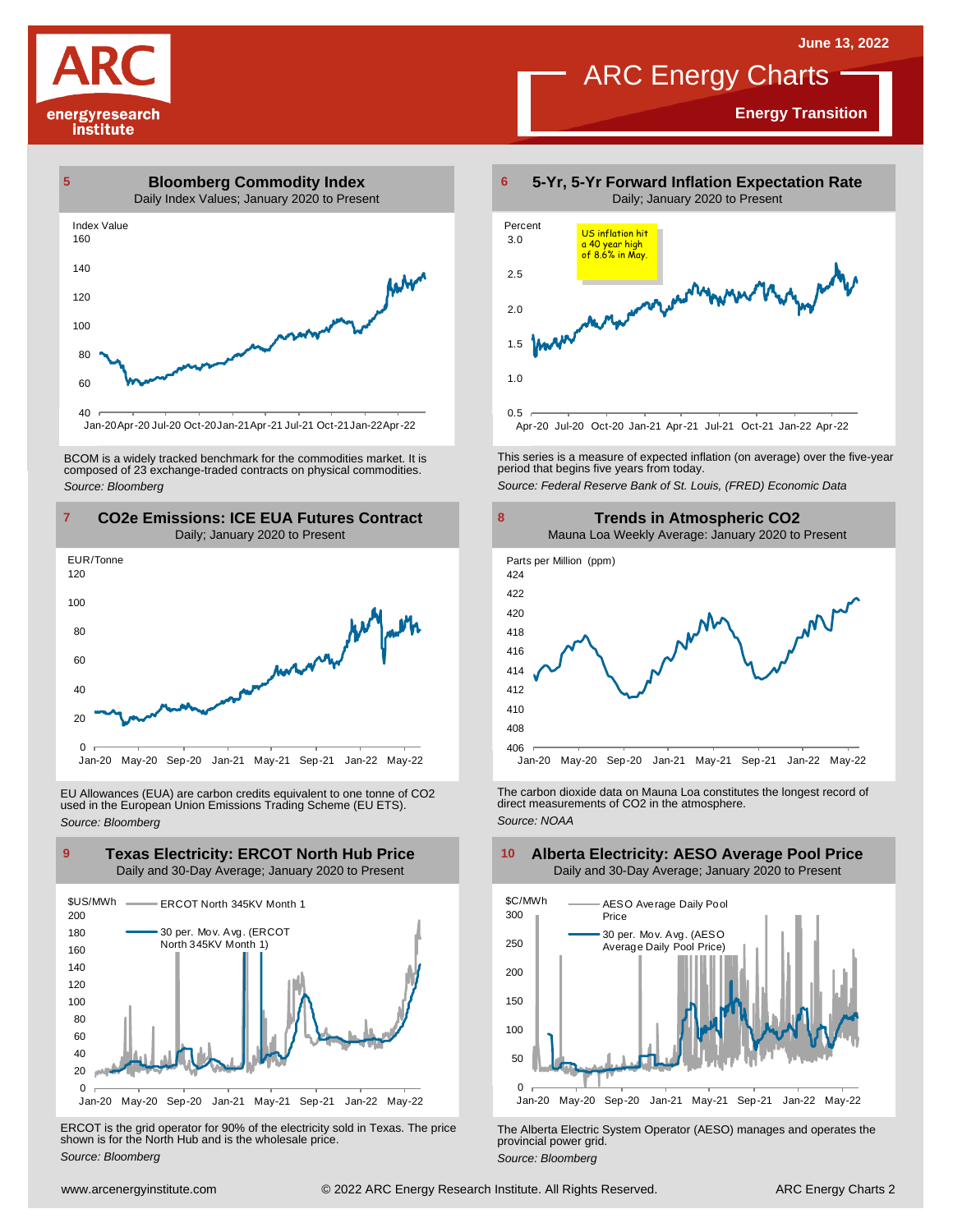

**Crude Oil**

#### **WTI Crude Oil Price and Differential to Brent 11**



North American crude oil prices can sometimes disconnect from global prices depending on regional supply and demand dynamics. *Source: Bloomberg*

### **CDN Heavy Oil Price Differential to WTI 13 14**

Western Canadian Select (WCS) Differential; Rolling 12-Month History



The differential should reflect quality differences and transportation costs. Greater discounts can result from infrastructure or refinery outages. *Source: Bloomberg*



Natural gas liquids have become critical contributors to producer's cash flow. Most of Canada's oil production comes from Alberta; split between oil sands<br>Prices are influenced by the price of oil as well as local supply a



Forward prices for WTI are plotted for the next 36 contracts, and compared against the same contracts one month prior. *Source: Bloomberg*

## **CDN Light Crude Oil Price Differential to WTI**



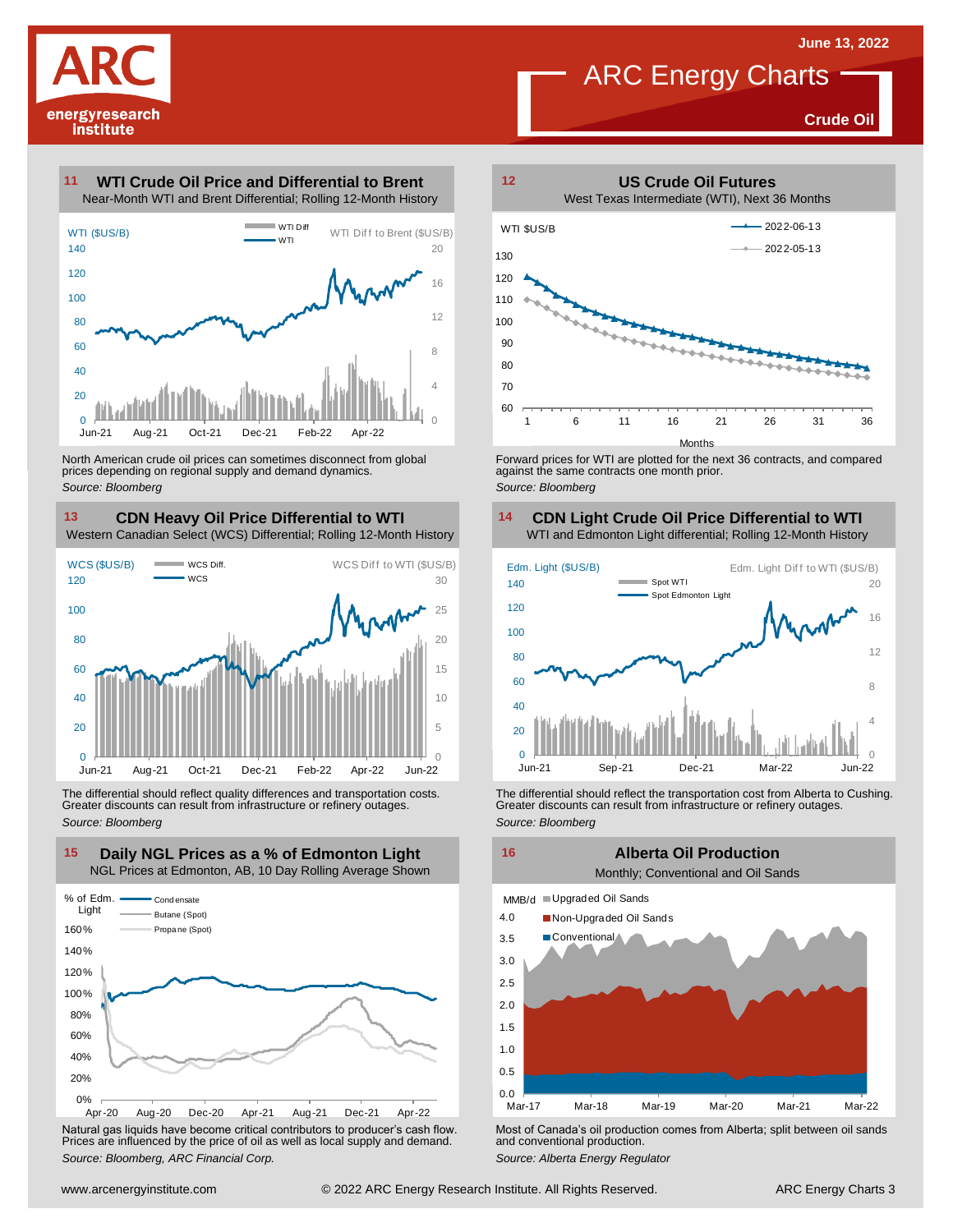**Crude Oil**





US crude oil stock levels can affect crude oil prices. Stock levels for the current year are represented by the blue line. US crude oil stock levels can affect crude oil prices. Stock levels for the Gasoline, diesel and jet fuel consumption represent the majority of oil use in<br>current year are represented by the blue line.<br>Source: U.S. Energy



Weekly production is modelled by the EIA. It is less accurate then monthly reported numbers, but is instructive of up to date changes. Weekly production is modelled by the EIA. It is less accurate then monthly Crude oil imports from Canada are taking market share from overseas<br>
reported numbers, but is instructive of up to date changes.<br>
Source: U.S. Ener



OECD stock levels can affect crude oil prices. *Source: International Energy Agency*



Jan-20 Apr-20 Jul-20 Oct-20 Jan-21 Apr-21 Jul-21 Oct-21 Jan-22 Apr-22





OPEC's production levels relative to its sustainable and spare capacity influences global crude prices. Note: scale has been expanded. *Source: Bloomberg, Russia Ministry of Energy*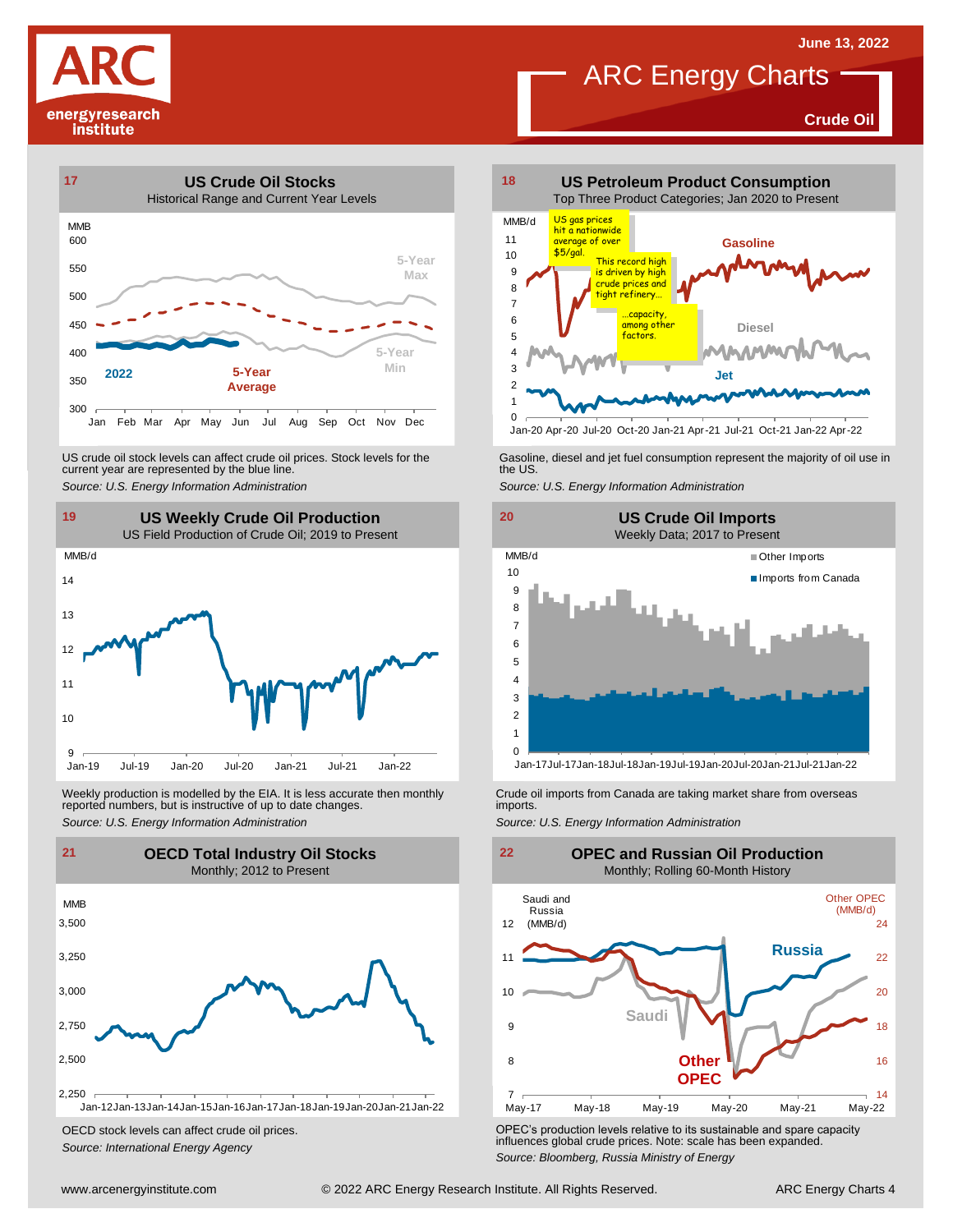**Natural Gas**

## ARC Energy Charts



**23 Near-Month North American Natural Gas Prices 24**

Daily Prices; Rolling 12-Month History



the cost of transportation. Local factors can also affect price.

*Source: Bloomberg*

**25 Global Natural Gas Prices** Near-month prices at AECO track Henry Hub prices, the exchange rate and<br>the cost of transportation. Local factors can also affect price.<br>Source: Bloomberg<br>**CIObal Natural Gas Prices**<br>Japan/Korea, UK NBP, Henry Hub; 10-Day **Japan/Korea LNG Henry Hub UK NBP** 5 10 15  $20$ 25 30 35  $4<sup>c</sup>$ 45 50 \$US/MMBtu

International natural gas prices strongly impact the economics of proposed LNG projects.

Oct 19 Feb 20 Jun 20 Oct 20 Feb 21 Jun 21 Oct 21 Feb 22

*Source: Bloomberg*

 $0 \ \overline{\smash)$ Jun 19



The ability of gas producers to move gas out of the WCSB to eastern markets Between exports to Mexico and LNG shipments, the US is growing as a<br>and the US is a major factor in local natural gas prices.<br>Source: Bloomberg Va



Forward contract prices are plotted for the next <sup>36</sup> months, and compared against the curve one month prior. *Source: Bloomberg*

**26 CDN Natural Gas Futures** AECO Hub (Bloomberg Estimate) Next 36 Months



AECO forward prices mimic Henry Hub futures minus a differential.

*Source: Bloomberg*



#### **US Natural Gas Exports – Excluding Canada** Daily; Jan 2018 to Present  $\frac{28}{\text{Bcf/d}}$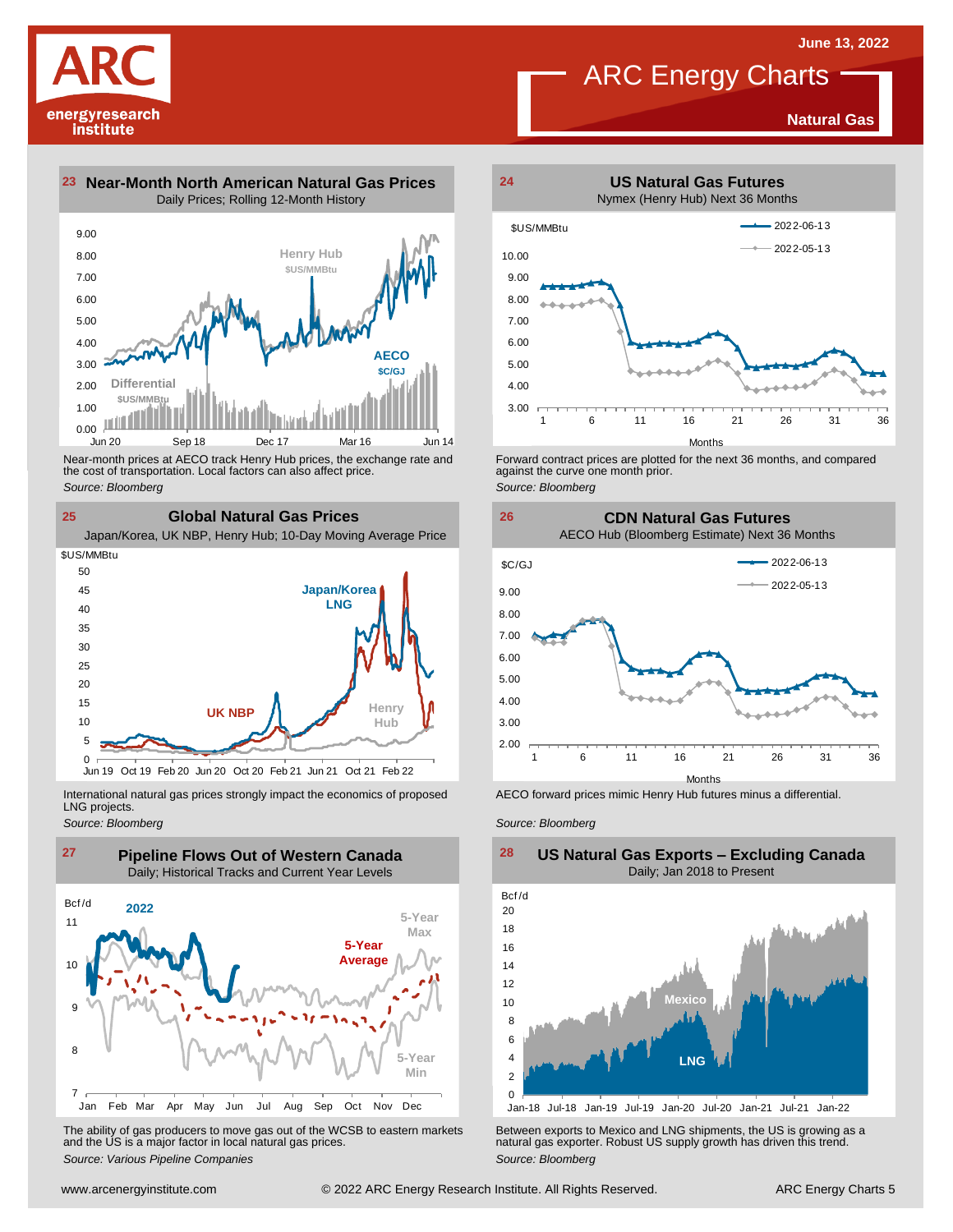**Natural Gas**

# energyresearch institute

#### **29 30 Alberta Natural Gas Demand** TransCanada Intra-AB Deliveries; Current Year and Historical Tracks



Alberta natural gas demand has grown steadily in recent years, largely<br>
driven by new oil sands demand and power generation projects.<br>
Source: *Bloomberg*<br>
Source: *Bloomberg*<br>
Daily Western CDN Production<br>
Estimated Using Alberta natural gas demand has grown steadily in recent years, largely **Domestic US demand fluctuates in the summer** and during the winter as driven by new oil sands demand and power generation projects.<br>Ariven by new oil

#### **31 32 Daily Western CDN Production** Estimated Using Major Pipeline Receipts  $\frac{31}{\text{Bcf/d}}$



This includes receipts on the TCPL, Alliance, WestCoast and TransGas pipelines.



WE Canada's natural gas storage level provides a good metric if the country is<br>
Canada's natural gas storage level provides a good metric if the country is<br>
Well stocked. Abnormally high or low storage can affect the basi Canada's natural gas storage level provides <sup>a</sup> good metric if the country is well stocked. Abnormally high or low storage can affect the basis. *Source: Bloomberg*



ARC Energy Charts





*Source: Pipelines Pipelines Pipelines Pipelines Pipelines Companies Pipeline Pipelines Pipelines Pipelines Pipelines Companies Pipeline Companies Pipeline Companies Pipeline Companies Pip* 

1.0 1.5 2.0 2.5 3.0 3.5 4.0 4.5 Jan Feb Mar Apr May Jun Jul Aug Sep Oct Nov Dec Tcf **2022 Total Working Natural Gas in US Storage** Historical Range and Current Year Levels **5-Year Min 5-Year Max 5-Year Average**

The EIA reports changes in US natural gas inventories held in underground storage facilities on <sup>a</sup> weekly basis.

*Source: U.S. Energy Information Administration*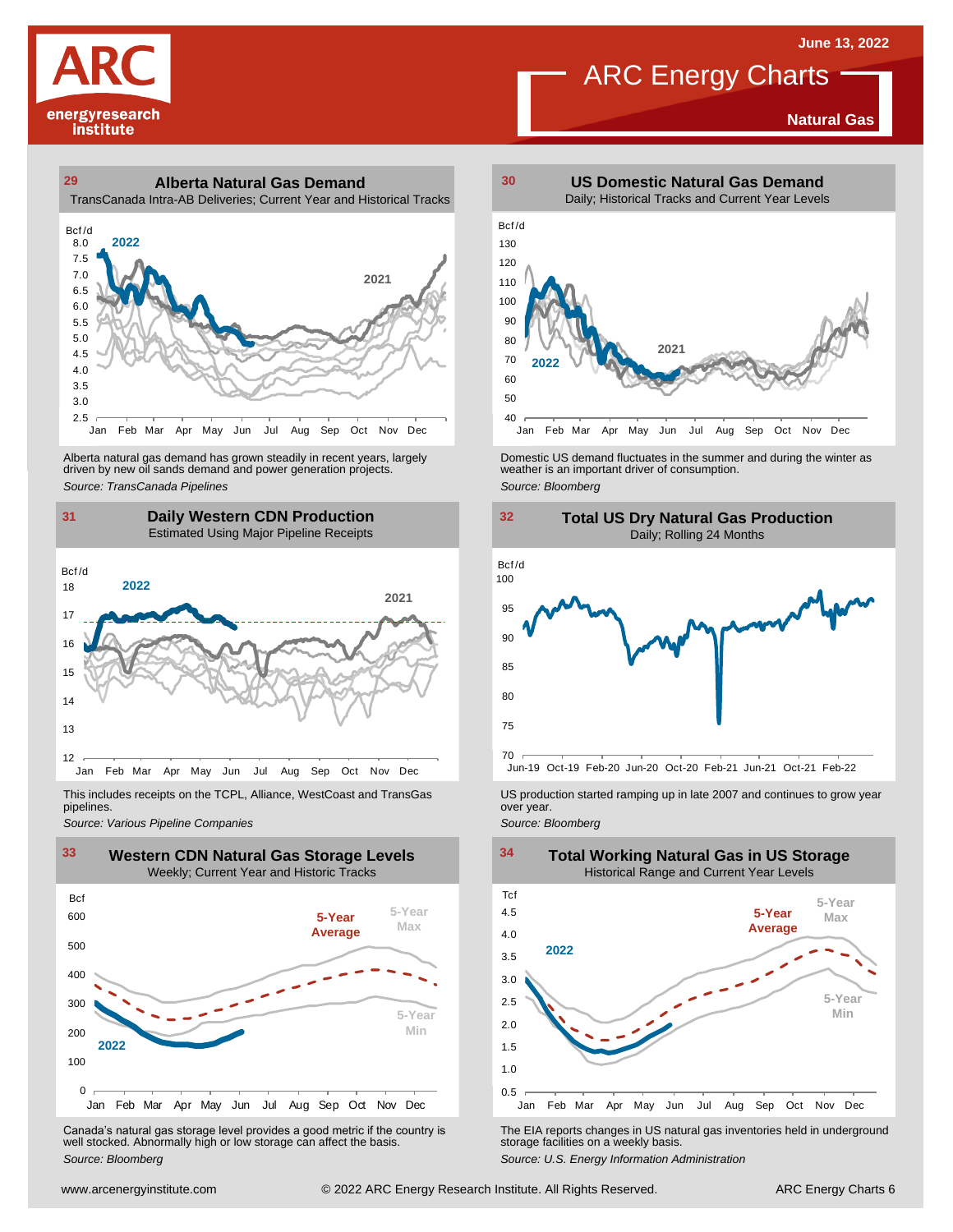**Oilfield Activity**



#### **35 36 Canada: Weekly Gas Drilling Activity**

Baker Hughes Drilling Rig Count; Current Year and Historical Range



Unlike US drilling activity, Canadian rigs are dispatched seasonally. Capital<br>allocation by operators is driven by views of future oil and gas prices. 0<br>Jan Feb Mar<br>Unlike US drilling activi<br>allocation by operators<br>Source: Baker Hughes





Unlike US drilling activity, Canadian rigs are dispatched seasonally. Capital Tracking US oil drilling by major play provides insight into the composition of<br>allocation by operators is driven by views of future oil and gas



Total rig-releases for exploratory and development wells are highlighted in this chart. Rig releases for the current year are shown in red. *Source: Daily Oil Bulletin/JWN* Jan Feb Mar Apr May Jun Jul Aug Sep Oct Nov Dec

**United States: Weekly Gas Drilling Activity** Baker Hughes Gas Rig Counts; 2020 to Present

ARC Energy Charts



Tracking US gas drilling by major play provides insight into the composition of US gas supply and growth trends.

*Source: Baker Hughes*



Tracking US oil drilling by major play provides insight into the composition of US oil supply and growth trends. *Source: Baker Hughes*

**United States: Monthly Wells Drilled**

 $\Omega$ 200 400 600 800 1000 1200 1400 1600 Wells Drilled  $2019 = 2020 = 2021 = 2022$ 

Total wells drilled in US Drilling Productivity Report regions are shown. These are the most active onshore US plays. *Source: EIA* Jan Feb Mar Apr May Jun Jul Aug Sep Oct Nov Dec